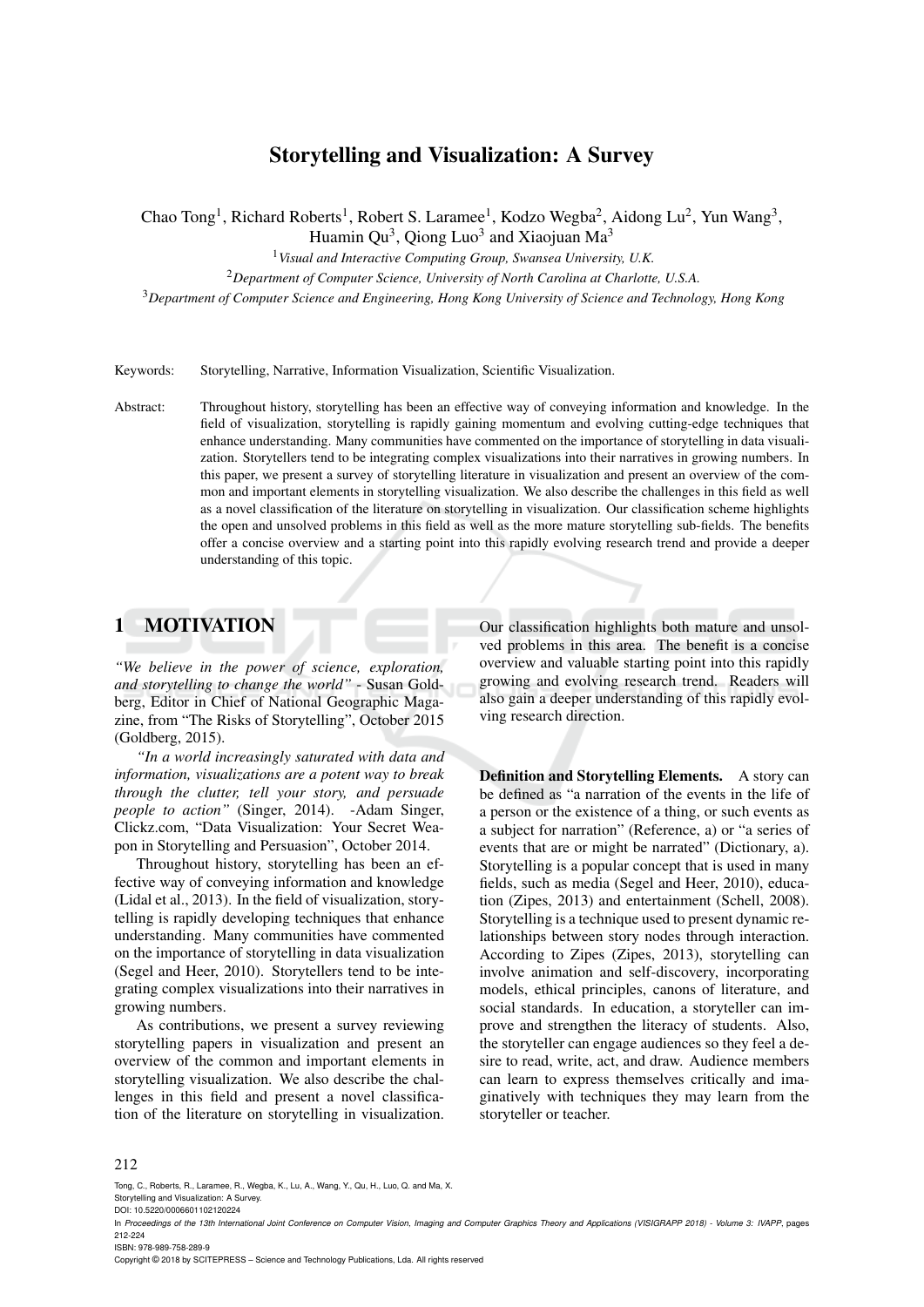Classification of Literature and Challenges in Storytelling and Visualization. Although storytelling has been developing in other fields for years, storytelling is a relatively new subject in visualization. As such, it faces many challenges. In this survey we have extracted the fundamental characteristics of storytelling both as an entity and as a creative process. Our literature classification is based on the logical notions of *who are the main subjects involved in storytelling for visualization* (authoring tools and audience), *how are stories told* (narratives and transitions), *why can we use storytelling for visualization* (memorability and interpretation). From these characteristics we have then developed the following dimensions which are common to storytelling in visualization.

Authoring-Tools: Authorship addresses *who* creates the story and narrative. Authorship commonly refers to the state or fact of being the writer of a book, article, or document or the creator of a work of art (Dictionary, b) and its source or origin (Reference, b). Central to this definition is the writer or author. Rodgers(Rodgers, 2011) defines an author as "an individual solely responsible for the creation of a unique body of work."

User-engagement: Engagement is about the audience and also concerns *why* we use storytelling. How can we ensure that the message comes across to the audience? Can we measure engagement?

Narratives: Narrative concerns *how* an author tells a story. Narrative structures include events and visualization of characters. Narrative visuals contain the transition between events. This entails, "Using a tool to visually analyze data and to generate visualizations via vector graphics or images for presentation," and then deciding "how to thread the representations into a compelling yet understandable sequence."(Hullman et al., 2013b)

Transitions: Transitions are about *how* authors may tell the story. Transitions seamlessly blend events within a story and are key to its flow. Successful transitions vary actions as little as possible to strengthen overall coherence. Transitions in visualization can be either dynamic or static.

Memorability: Memorability addresses *why* authors present data in the form of a story. Memorability is an important goal of storytelling. A good visualization technique draws the viewer's attention and increase a story's memorability (Bateman et al., 2010).

Interpretation: Data interpretation refers to the process of critiquing and determining the significance of important data and information, such as survey results, experimental findings, observations or narrative reports.

When examined in the context of storytelling in visualization each dimension raises interesting questions: Are current storytelling platforms taking into account the role of the author and supporting the authorship process? What forms of narrative structures and visuals best apply to storytelling in visualization? Are static transitions or dynamic transitions more effective for storytelling in visualization? Can visualization increase the memorability of data information or knowledge? Does storytelling and visualization aid with data interpretation? What is the most effective way to engage an audience? Data preparation and enhancement is another challenge for which there is currently no literature. Thus we include it as a future research direction but not in our classification.

Starting from the logical notions of who, how, why, and these open questions we have chosen these dimensions to form the basis of our literature classification on storytelling in visualization. See Table 1. It is important to note that some papers address multiple topics in Table 1 and in our classification. We placed papers by what we determined to be the main focus of the paper. This is very useful for obtaining an overview. However some papers address more than one theme, e.g. authoring tools and narratives.

Classification of Literature: The Second Dimension. In addition, the literature is also classified by the ordering or sequence of events, which refers to the traversal the path viewer takes through the visualization. This dimension is adapted from Segal and Heer (Segel and Heer, 2010). It forms our second categorization for Table 1. The classification includes:

Linear: A story sequence path in linear order is prescribed by the author.

User-directed Path: The user selects a path among multiple alternatives or creates their own path.

Parallel: several paths can be traversed or visualized at the same time.

Random Access or Other: There is no prescribed path. There is currently no literature prescribing random order. Therefore we replace this with a column called "overview".

Literature Search Methodology. We search both the IEEE and ACM Digital libraries for the terms "storytelling", "narrative visualization", "memorability", "transitions in visualization", "userengagement", and various combinations of these phrases. We focus primarily on the IEEE TVCG papers. We check the references of each paper and looked for related literature on storytelling. We also search the visualization publication data collection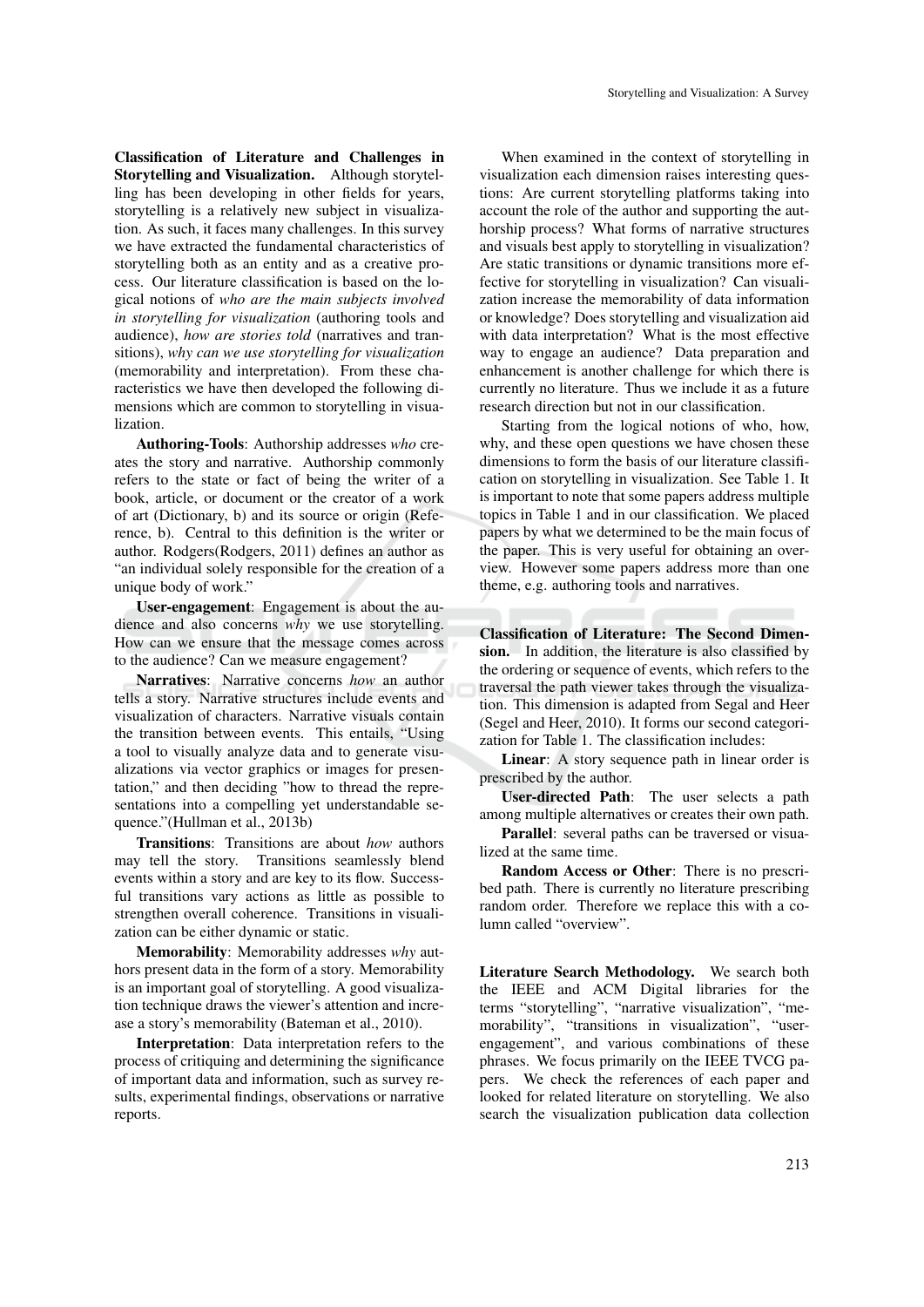|                     |                           | Linear                                                                                                                                                                                                             | User-directed/Interactive                                                                                                                                                                                                                                                                                                                         | Parallel                                                                                                                                                                                                           | Overview                                                                        |
|---------------------|---------------------------|--------------------------------------------------------------------------------------------------------------------------------------------------------------------------------------------------------------------|---------------------------------------------------------------------------------------------------------------------------------------------------------------------------------------------------------------------------------------------------------------------------------------------------------------------------------------------------|--------------------------------------------------------------------------------------------------------------------------------------------------------------------------------------------------------------------|---------------------------------------------------------------------------------|
|                     |                           |                                                                                                                                                                                                                    |                                                                                                                                                                                                                                                                                                                                                   |                                                                                                                                                                                                                    |                                                                                 |
| Who                 | Authoring-Tools           | Gershon et al. 2001(Gershon and Page, 2001)<br>Lu and Shen, 2008(Lu and Shen, 2008)<br>Cruz et al. 2011 (Cruz and Machado, 2011)                                                                                   | Wohlfart, 2006 (Wohlfahrt, 2006)<br>Wohlfart et al. 2007(Wohlfahrt and Hauser, 2007)<br>Lidal et al. 2012 (Lidal et al., 2012)<br>Lee et al. 2013(Lee et al., 2013)<br>Lidal et al. 2013(Lidal et al., 2013)<br>Lundblad et al. 2013(Lundblad and Jern, 2013).<br>Fulda et al. 2016(Fulda et al., 2016)<br>Amini et al. 2017 (Amini et al., 2017) | Eccles et al. 2007 (Eccles et al., 2008)<br>Kuhn et al. 2012(Kuhn and Stocker, 2012)                                                                                                                               |                                                                                 |
|                     | <b>User</b><br>Engagement |                                                                                                                                                                                                                    | Figueiras, 2014 (Figueiras, 2014a)<br>Boy et al 2016 (Boy et al., 2015)<br>Borkin et al, 2016 (Borkin et al., 2016)                                                                                                                                                                                                                               |                                                                                                                                                                                                                    | Mahvar et al., 2015 (Mahvar et al., 2015)                                       |
| How                 | Narrative                 | Hullman et al. 2013 (Hullman et al., 2013a)<br>Hullman et al. 2013 (Hullman et al., 2013b)<br>Gao et al. 2014 (Gao et al., 2014)<br>Amini et al. 2015 (Amini et al., 2015)<br>Bach et al. 2016 (Bach et al., 2016) | Viegas et al. 2004(Viégas et al., 2004)<br>Hullman et al. 2011(Hullman and Diakopoulos, 2011)<br>Figueiras, 2014 (Figueiras, 2014a)<br>Figueiras, 2014 (Figueiras, 2014b)<br>Nguyen et al, 2014 (Nguyen et al., 2014)<br>Satyanarayan et al. 2014 (Satyanarayan and Heer, 2014)<br>Gratzl et al. 2016 (Gratzl et al., 2016)                       | Akashi et al. 2007(Akaishi et al., 2007)<br>Fisher et al. 2008(Fisher et al., 2008)<br>Hullman et al. 2011(Hullman and Diakopoulos, 2011)<br>Bryan et al. 2017(Bryan et al., 2017)                                 | Segel and Heer, 2010(Segel and Heer, 2010)<br>Lee et al. 2015(Lee et al., 2015) |
|                     | Static.<br>Transitions    |                                                                                                                                                                                                                    | Ferreira et al. 2013(Ferreira et al., 2013)                                                                                                                                                                                                                                                                                                       | Robertson, 2008(Robertson et al., 2008)<br>Chen et al. 2012(Chen et al., 2012)<br>Tanhashi et al. 2012(Tanahashi and Ma, 2012)<br>Liu et al. 2013(Liu et al., 2013)<br>Ferreira et al. 2013(Ferreira et al., 2013) |                                                                                 |
|                     | Animated                  | Heer et al. 2007 (Heer and Robertson, 2007).                                                                                                                                                                       | Bederson and Boltman, 1999(Bederson and Boltman, 1999)                                                                                                                                                                                                                                                                                            |                                                                                                                                                                                                                    |                                                                                 |
|                     | <b>Transitions</b>        | Liao et al. 2014 (Liao et al., 2014)                                                                                                                                                                               | Akiba et al. 2010(Akiba et al., 2010)                                                                                                                                                                                                                                                                                                             |                                                                                                                                                                                                                    |                                                                                 |
| $\ensuremath{W\!N}$ | Memorability              | Bateman et al. 2010(Bateman et al., 2010)<br>Borkin et al. 2016(Borkin et al., 2016)                                                                                                                               |                                                                                                                                                                                                                                                                                                                                                   | Saket et al. 2015 (Saket et al., 2015)                                                                                                                                                                             |                                                                                 |
|                     | Interpretation            |                                                                                                                                                                                                                    | Ma et al. 2012(Ma et al., 2012)                                                                                                                                                                                                                                                                                                                   |                                                                                                                                                                                                                    | Kosara and Mackinlay, 2013(Kosara and Mackinlay, 2013)                          |

Table 1: Our classification of the storytelling literature. The y-axis categories fall into who-authoring-tools and userengagement, how-narrative and transitions, why-memorability and interpretation. See section 1 for a complete description.

(Isenberg et al., 2015) for these major themes in visualization and storytelling. Google scholar is also used as part of our search methodology.

In summary, our literature search includes:

- 1. IEEE EXPLORE Digital Library
- 2. ACM Digital Library
- 3. Visualization publication data collection (Isenberg et al., 2015)
- 4. the annual EuroVis conference
- 5. the Eurographics Digital Library

Several other papers were discovered by looking at the related work section of the papers we found.

Survey Scope. The storytelling visualization papers summarized in this survey include the subjects of scientific visualization, information visualization, geo-spatial visualization, and visual analytics. In order to manage the scope of this survey, storytelling papers from other fields are not included, such as:

Virtual Reality and Augmented Reality: For example, Santiago et al. (Santiago et al., 2014) present "mogre-storytelling" as a solution to interactive storytelling. This tool provides different functionalities for creating and the customization of scenarios in 3D, enables the addition of 3D models from the Internet, and enables the creation of a virtual story using multimedia and storytelling elements.

Education: For example, Cropper et al. (Cropper et al., 2015) address the extent of how scientific storytelling benefits our communication skills in the sciences, and the connections they establish with the information itself and others in their circle of influence.

Gaming: Alavesa et al. (Alavesa and Zanni, 2013) describe the development of a small scale pervasive game which can take storytelling from camp-fire sites to modern urban environments.

Multi-media and Image Processing: For example, Chu et al. describe a system to transform any temporal image sequence to a comics-based storytelling visualization (Chu et al., 2015). Correa and Ma present a narrative system to generate dynamic narrative from videos (Correa and Ma, 2010). Image processing falls outside the scope of this survey. Video processing also falls outside the scope of the survey (Amini et al., 2015).

Language Processing: Theune et al. (Theune et al., 2006) develop a story generation system. It can create story plots automatically based on the actions of intelligent agents living in a virtual story world. The derived plots are converted to natural language, and presented to the user by an embodied agent that makes use of text-to-speech.

There are other fields that study storytelling as well. In the next sections we describe the literature on storytelling in visualization. Our classification is presented in Table 1.

# 2 AUTHORING-TOOLS FOR STORYTELLING AND VISUALIZATION

Authorship refers to writing or creating a book, article, or document, or the creator of a work of art according to The Oxford English dictionary(Dictionary, b) , especially with reference to an author, creator or producer (Reference, b). For our purposes, we will adopt a definition of author described by Rodgers(Rodgers, 2011), "An author is best described as an individual solely responsible for the creation of a unique body of work." Hullman (Hullman et al.,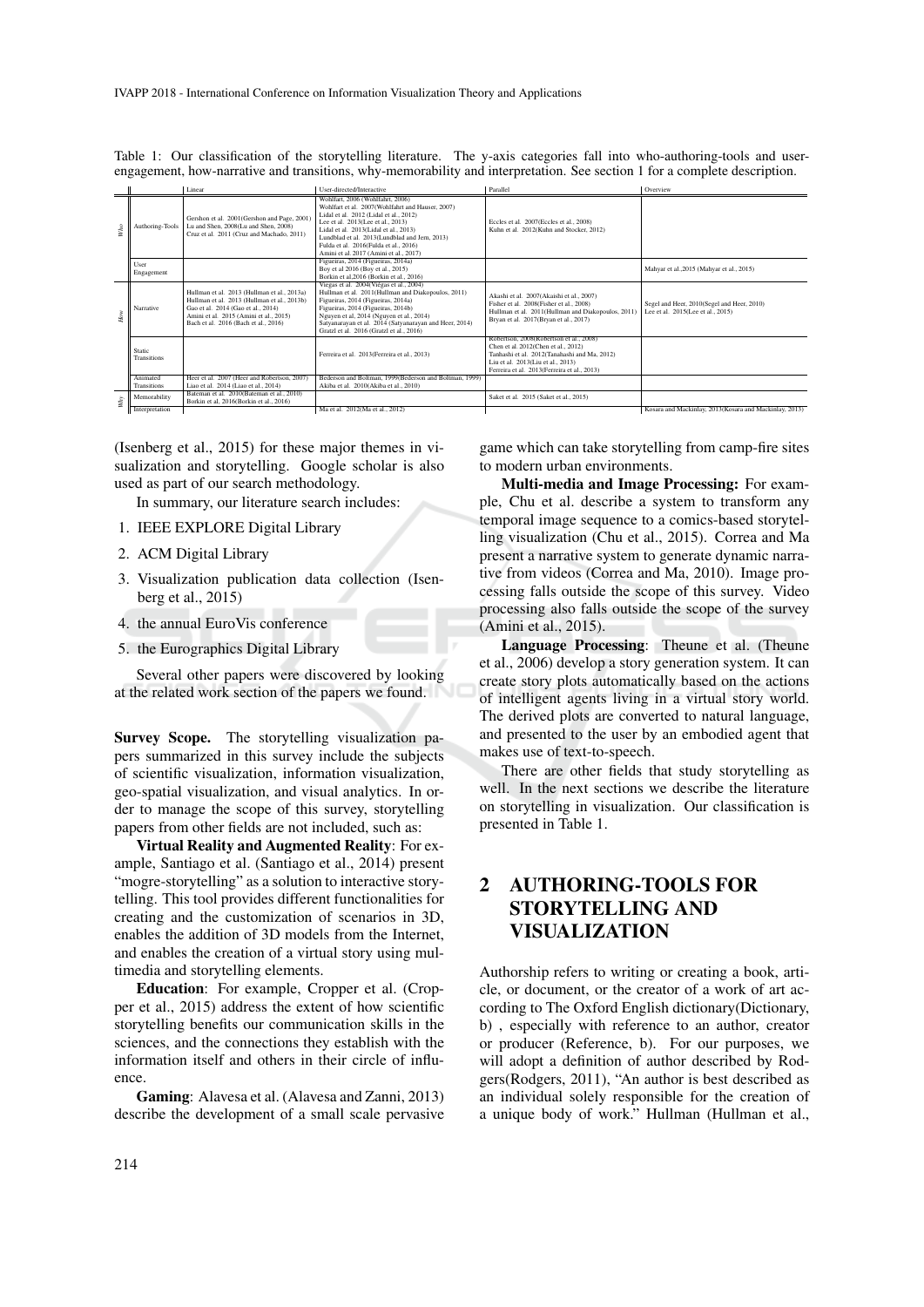All papers in this section focus on authoringtools for storytelling. Wohlfart and Michael (Wohlfahrt, 2006) create new volume visualization stories for medical applications. Gershon (Gershon and Page, 2001) and Cruz (Cruz and Machado, 2011) present general storytelling for information visualization. Kuhn (Kuhn and Stocker, 2012), Lee (Lee et al., 2013) and Plowman (Plowman et al., 1999) all develop unique creator tools for storytelling visualization.

Authoring-tools for Linear Storytelling. Gershon and Page state that storytelling enables visualization to reveal information as effectively and intuitively as if the viewer were watching a movie (Gershon and Page, 2001).

Lu and Shen propose an approach to reduce the number of time steps that users required in order to visualize and understand the essential data features by selecting representative datasets (Lu and Shen, 2008).

Lu and Shen (Lu and Shen, 2008) is based on the previous work of time-vary visualization (Hansen and Johnson, 2011) and design a general method for comparing data dissimilarities.

Cruz et al. (Cruz and Machado, 2011) present generative storytelling as a conceptual framework for information storytelling. TECHNO

Authoring-tools for User-directed and Interactive Storytelling. A large body of research has been carried out for authors wishing to create their own useroriented or interactive stories. This literature focuses on interactive, user-driven authorship (as opposed to automatic or semi-automatic authorship). Storytelling is a relatively new form of interactive volume visualization presentation (Wohlfahrt, 2006). Wohlfart presents a volumetric storytelling prototype application, which is based on the RTVR (real time volume redering) Java library (Mroz and Hauser, 2001) for interactive volume rendering. Each story action group stores the scene changes relative to its preceding action group (or story node) (Wohlfahrt, 2006; Wohlfahrt and Hauser, 2007).

Wohlfart is based on previous work of volume visualization (Gooch et al., 1998; Haber and McNabb, 1990; Viola, 2005) and interactive visualization (Donald, 1993) and combine these concepts together to develop a storytelling model for volume visualization. Lidal et al. (Lidal et al., 2012)(Lidal et al., 2013) present a sketch-based interface for rapid modelling and exploration of various geological scenarios.

Lidal et al. is based on a previous storytelling model (Wohlfahrt, 2006) for scientific visualization (Ma et al., 2012) and develops a storytelling model for geological visualization.

Lee et al. present SketchStory, a data-enabled digital white board to support real-time storytelling. It enables the presenter to stay focused on a story and interact with charts created during presentation(Lee et al., 2013). Lee et al. is based on previous work for storytelling of information visualization (Gershon and Page, 2001; Segel and Heer, 2010) and sketchbased interaction (Li et al., 2012), and develops the SketchStory system to enhance storytelling in a presentation.

Lundblad and Jern (Lundblad and Jern, 2013) present geovisual analytics software with integrated storytelling. Lundblad and Jern is based on the previous work of the storytelling concept (Gershon and Page, 2001) and work of web-based geovisual tools, integrates storytelling with geovisual analytics software.

Authoring-tools for Parallel Storytelling. In this category of literature, authors create stories in parallel. In other words there may be multiple authors working in parallel i.e. simultaneously for the final outcome. This is opposed to a single author as in the previous subsection.

Eccles et al. (Eccles et al., 2008) presents the GeoTime stories prototype that combines a geo-spatial map with narrative events to produce a story framework. This system uses a similar approach to Sense.us (Heer et al., 2007a).

The CodeTimeline visualization by Kuhn and Stocker (Kuhn and Stocker, 2012) enables developers who are new to a team to understand the history of the system they are working on. Prior to Kuhn and Stoker, Ogawa (Ogawa and Ma, 2010; Ogawa and Ma, 2009) presents "software evolution storylines" and "Code Swarm", which focus on the interactions between developers on projects but do not focus on telling a story about the software history. Codebook, a concept presented by Begel et al(Begel et al., 2010), outlines a social network that connects software engineers with their shared code base.

### 3 USER ENGAGEMENT

The literature in this category addresses an important but less developed research topic, namely user engagement. In other words, who do we engage with storytelling and how can we engage an audience?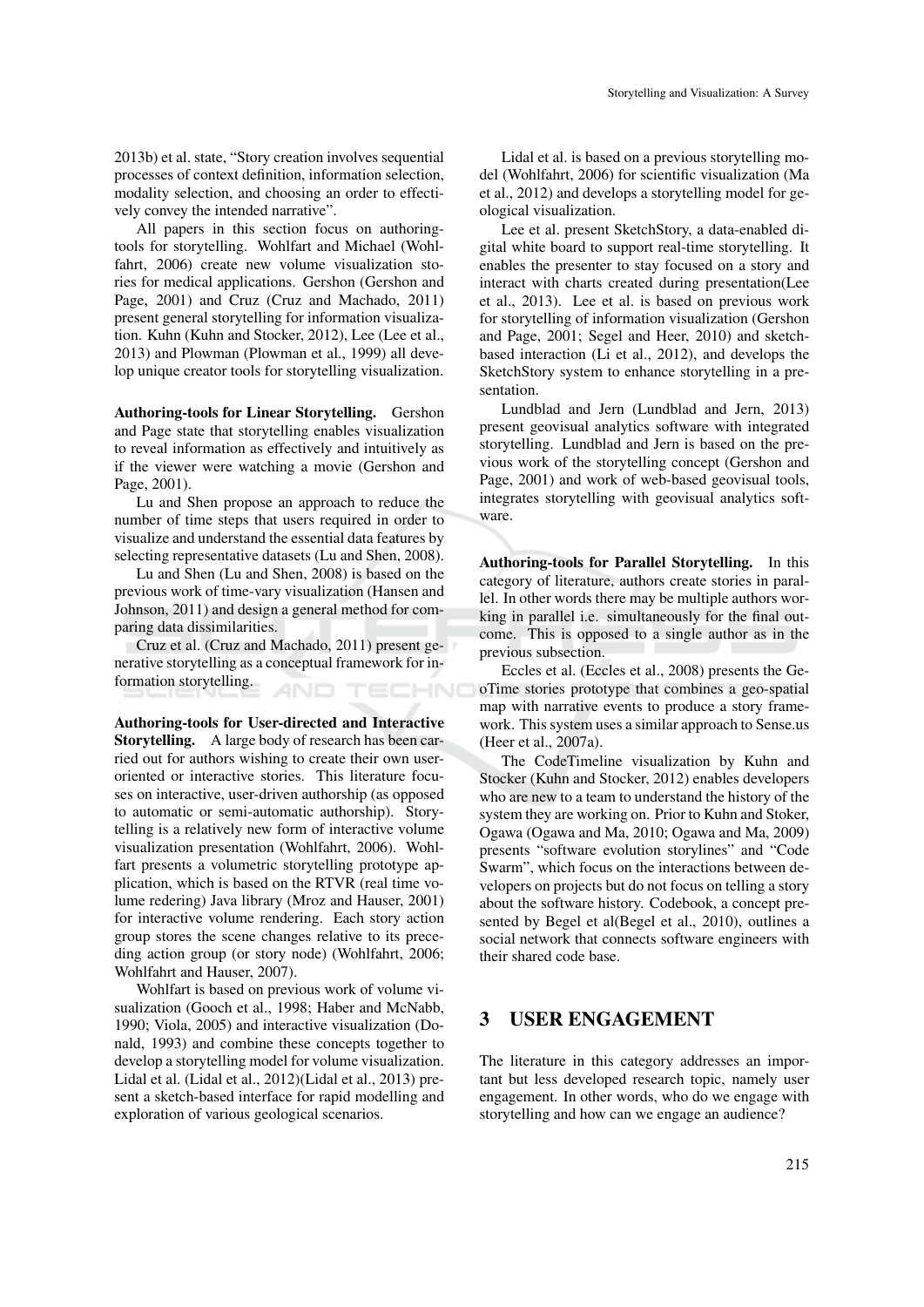Mahyar et al. (Mahyar et al., 2015) address how prior research in different domains define and measure user engagement. Their work is based on previous work of Bloom's taxonomy (Bloom, 1974) and adapts it to information visualization.

User Engagement for User-directed Visualization. The literature in this subsection focuses on interactive, user-driven visualization for user engagement. Engagement specifically focuses on each user's investment in the exploration of a visualization (Boy et al., 2015). Boy et al. use low-level user interaction e.g. the number of interactions with a visualization that impact the display to quantify user engagement.

Boy et al is based on previous work on narrative visualization (Hullman and Diakopoulos, 2011) and user-centred metrics (Gotz and Wen, 2009).

# 4 NARRATIVE VISUALIZATION AND STORYTELLING

Narrative structures include events and visualization of characters. An example narrative can be a simple interface that presents trends in keywords over time (Fisher et al., 2008). Narrative visuals contain the transition between events. It involves "using a tool to visually analyze data and to generate visualizations via vector graphics or images for presentation" to decide "how to thread the representations into a compelling yet understandable sequence"(Hullman et al., 2013b). Plowman et al (Plowman et al., 1999; Eccles et al., 2008) report that a narrative specifically refers to the macro-structure of a document in contrast to the term story which refers to both structure and content. This structuring of evidence, combined with the choice of appropriate rhetorical strategies, is referred to as "the art of storytelling" among literary scholars (Plowman et al., 1999). Research in narrative visualization points to visualization features that afford storytelling including guided emphasis and structures for reader-driven storytelling. It also includes the principles that govern effective structuring of transitions between consecutive visualizations in narrative presentations, and how different tactics for sequencing visualizations are combined into global strategies in formats like slideshow presentations. We separate transitions into their own section, section 4 and section 5, because of their importance.

All papers in this section develop methods or structure on how to improve narrative storytelling visualization. Viegas et al. (Viégas et al., 2004) present methods for improving data memorability. Fisher et

al. (Fisher et al., 2008) present ways for tracking narrative events over time. Segal and Heer (Segel and Heer, 2010) investigate the design of narrative visualizations and identify techniques for telling stories with data. Hullman et al. (Hullman and Diakopoulos, 2011; Hullman et al., 2013a; Hullman et al., 2013b) design the structure of a visualization to present storytelling. Figueiras (Figueiras, 2014b; Figueiras, 2014a) studies how to incorporate narrative elements as storytelling elements. Again, these papers may cover more than one topic in Table 1. The borders between categories are not 100% black & white. We place papers in the category reflecting their main focus.

Narrative Visualization for Linear Storytelling. The literature in this sub-section focuses on narrative visualization using linear automatic or semiautomatic approaches (as opposed to interactive approaches). The research here involves tools and techniques with an emphasis on how stories are created.

Hullman et al. describe a system called contextifier, which automatically produces custom, annotated visualizations from a given article (Hullman et al., 2013a). Hullman et al. is based on previous work in storytelling in visualization (Segel and Heer, 2010) and Kandogan's automatic annotation analytics (Kandogan, 2012).

Hullman et al. (Hullman et al., 2013b) outline how automatic sequencing (the order in which to present visualizations) can be approached in designing systems to help non-designers navigate structuring decisions in creating narrative visualizations. This paper is based on previous work of narrative sequencing(Black and Bower, 1979) and narrative visualization(Hullman and Diakopoulos, 2011; Segel and Heer,  $\overline{2010}$ , and demonstrates that narrative sequencing can be systematically approached in visualization systems.

Amini et al (Amini et al., 2015) identify the highlevel narrative structures found in professionally created data videos and identify their key components. Amini et al is based on previous work on storytelling (Gershon and Page, 2001) and storytelling in information visualization (Hullman et al., 2013a).

Bach et al. (Bach et al., 2016) develop graph comics for data-driven storytelling to present and explain temporal changes in networks to an audience. Bach et al. is based on previous work on network exploration (Herman et al., 2000) and data-driven storytelling (Gershon and Page, 2001).

Narrative Visualization for User-Directed and Interactive Storytelling. The literature in this sub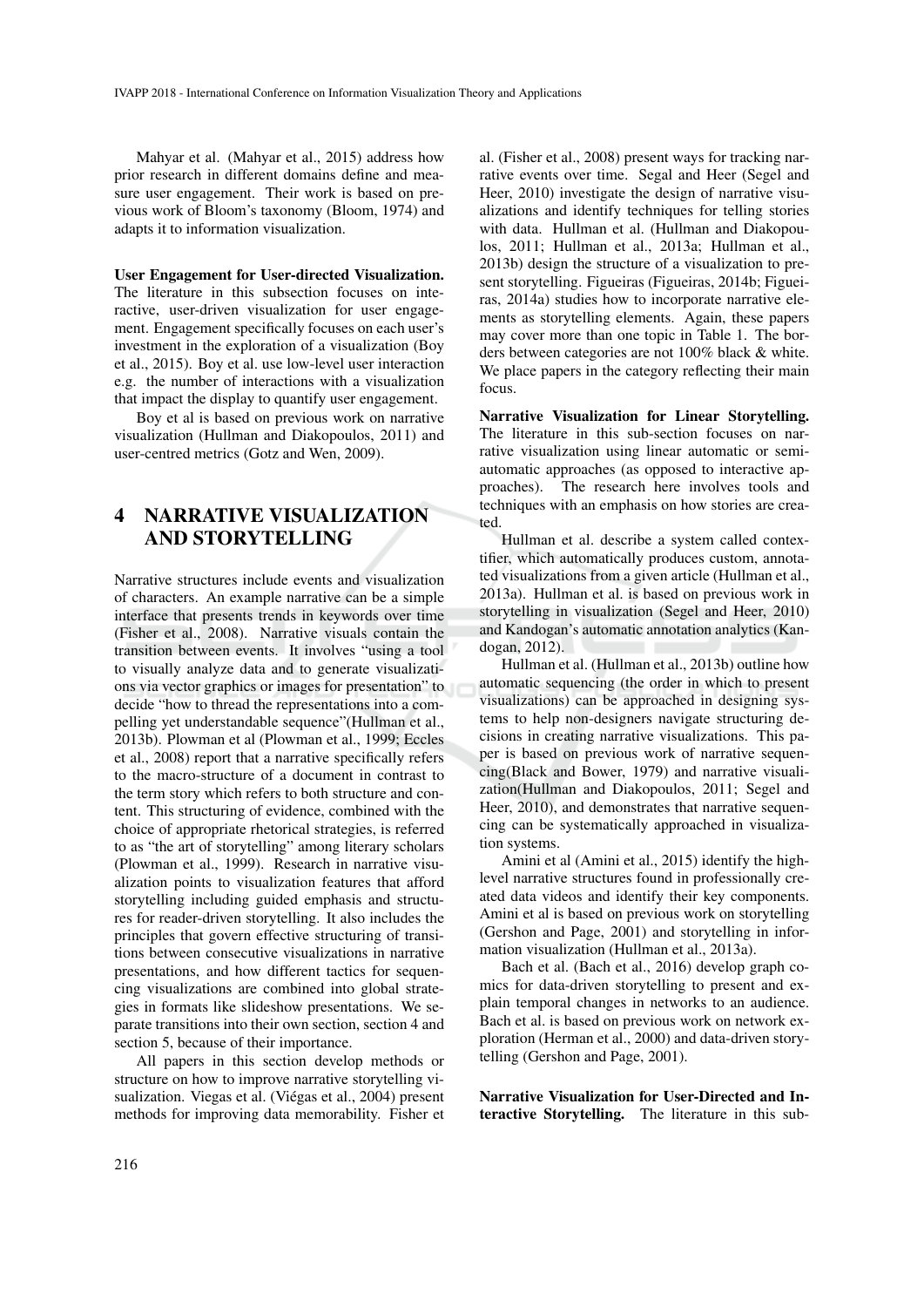section focuses on interactive, user-driven narrative visualization (as opposed to automatic or semiautomatic). In other words, the papers focus on techniques that enable users to create narratives interactively. Viegas et al. (Viégas et al., 2004) summarize two methods of visualizing email archives with the aim of improving memorability of the data.

Previous visualizations of online social interaction data have been focused on unravelling the data from the researchers' perspective, whereas these visualizations are for the benefit of the user (Boyd et al., 2002; Donath, 1995).

Hullman and Diakopoulos state that narrative information visualizations are a style of visualization that often explores the interplay between aspects of both exploratory and communicative visualization (Hullman and Diakopoulos, 2011). Hullman and Diakopoulos is based on the previous work of Segel and Heer (Heer et al., 2007b).

A narrative-based visualization attempts to create a natural flow whereby the data has an obvious progression and therefore permits easier understanding and memorability (Figueiras, 2014b). Figueiras is based on previous work of storytelling (Hullman and Diakopoulos, 2011)(Ma et al., 2012)(Segel and Heer, 2010) and narrative visualization (Fisher et al., 2008), and develops a model to add storytelling in narrative visualization (Figueiras, 2014b).

Storytelling aims to simplify concepts, create emotional connection, and provides capacity to help retain information (Figueiras, 2014a). Figueiras presents the results of a focus group study on collecting information on narrative elements. Figueiras is based on previous work of narrative visualization (Segel and Heer, 2010), and storytelling visualization (Kosara and Mackinlay, 2013; Ma et al., 2012).

Nguyen et al. (Nguyen et al., 2014) develop a new timeline visualization, SchemaLine, to gather, represent, and analyze information. Their work is based on previous work of timeline visualization (Ma et al., 2012; Tanahashi and Ma, 2012) and sensemaking with timeline (Pirolli and Card, 2005).

#### Narrative Visualization for Storytelling in Parallel.

In this category of literature, the structure of events is layed out in parallel. The research here focuses on tools and techniques that create multiple narratives at once, in other words simultaneously. These can be useful for groups.

Information visualization systems enable users to find patterns, relationships, and structures in data which may help users gain knowledge or confirm hypotheses (Akaishi et al., 2007).

Fisher et al. (Fisher et al., 2008) present narrative

as a way of presenting temporally dynamic data. In this case, narratives help the user by tracking concepts found in news stories that change over time. Fisher et al. show how to piece together complex information and examine multiple variables.

Fisher et al. is based on previous work in topic detection and tracking(Dubinko et al., 2007) (Swan and Jensen, 2000), and temporal visualization (Van Wijk and Van Selow, 1999), and presents narrative as a new technique in visualization (Fisher et al., 2008).

Narratives Visualization Overviews. Segel and Heer state that storytelling is revealing stories with data and using visualization to function in place of written story (Segel and Heer, 2010). They also discuss directions for future reader-centric research (Heer et al., 2007b). Segel and Heer is based on previous work of narrative structure, visual narratives, and storytelling with data visualization (Heer et al., 2007b) and observes the storytelling potential of data visualization and drawn parallels to more traditional media.

# 5 STATIC TRANSITIONS IN STORYTELLING FOR VISUALIZATION

A transition refers to the process or a period of changing from one state or condition to another according to the Oxford English Dictionary (Dictionary, c). In the visualization literature, transitions may be the focus of visualization and include both dynamic and static which are alternatives of presenting visualization. Static visualizations are those that do not rely on animation. Transitions may be considered part of narrative storytelling. However, we designate the literature here in its own category to reflect the importance of transitions and to keep related literature on this topic together. Several research papers focus on the transitions in storytelling. This is why they are separated into a special group.

In this section, the visual designs of transitions is generally static. The authors focus on presenting the trend of data along timelines. Robertson et al(Robertson et al., 2008) evaluate three approaches of using bubble charts and attempts to discover which one works best for presentation and analysis. Tanahashi and Ma (Tanahashi and Ma, 2012) presents a storyline visualization which consists of a series of lines, from left to right along the time-axis. Liu et al. (Liu et al., 2013) design a storyline visualization system, StoryFlow, to generate an aesthetically ple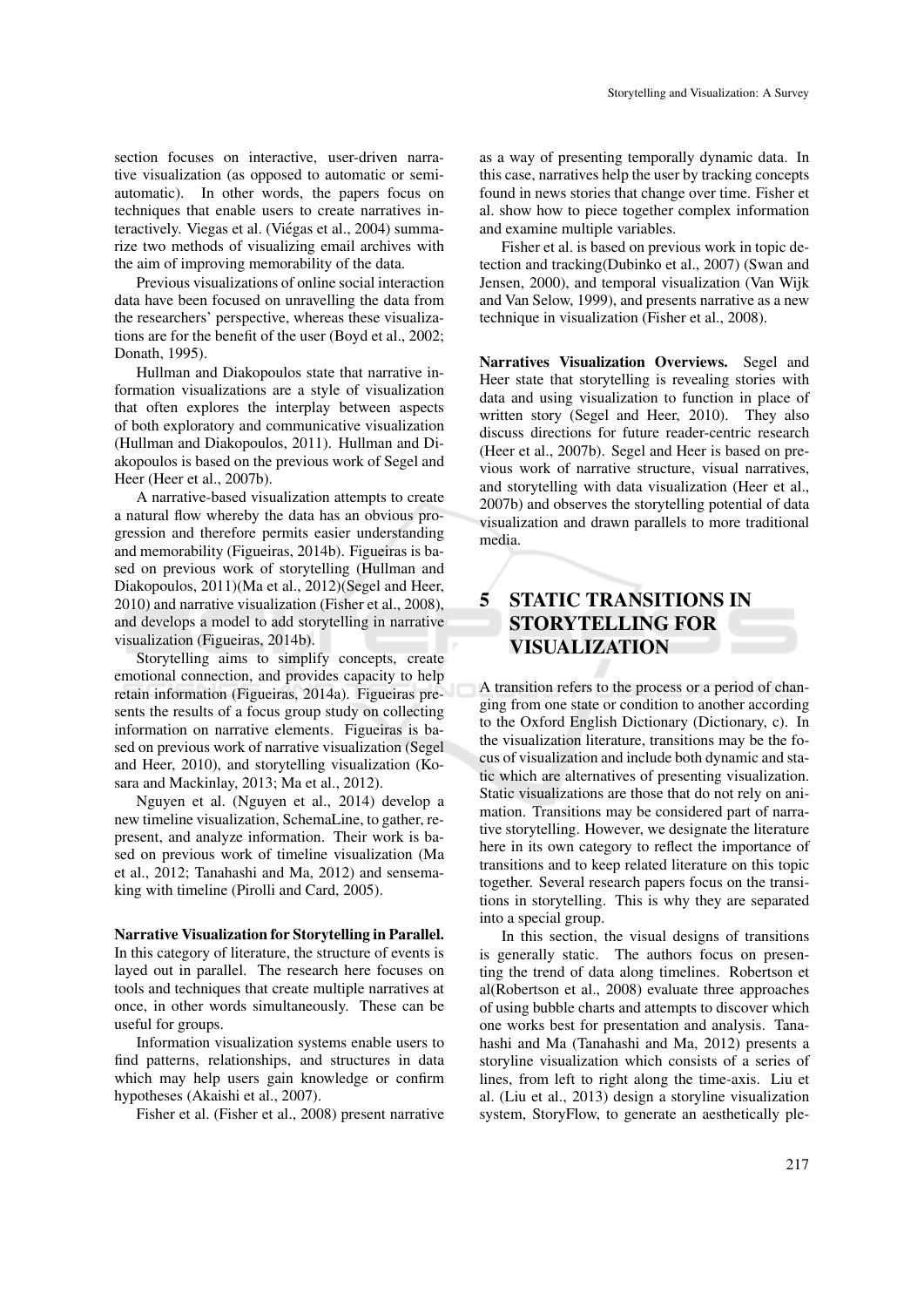asing and legible storyline visualization. Ferreira et al(Ferreira et al., 2013) propose a method of visualizing a large amount of taxi data consisting of both spatial and temporal dimensions.

Static Transitions for User-directed and Interactive Storytelling. The literature in this subsection focuses on interactive user-driven transitions. The user creates static transitions interactively, i.e. using a process they have some control over (as opposed to automatically).

TaxiVis proposes a method of visualizing a large amount of taxi data consisting of both spatial and temporal dimensions (Ferreira et al., 2013). Taxi behaviour is a popular focus of research. Among others, Veloso et al. explored patterns and trends in taxi ride data looking at the relationship between pick up and drop off points (Veloso et al., 2011a; Veloso et al., 2011b). Liao et al. developed a visual analytics system to error check GPS data streamed from taxis (Liao et al., 2010).

Static Transitions for Parallel Storytelling. In this category of literature, the static transitions are shown in parallel. In other words, many transitions can occur simultaneously. Robertson et al. (Robertson et al., 2008) define a trend in data as an observed general tendency.

The gapminder trendalyzer uses a bubble chart to show four dimensions of data, life expectancy is mapped to the x axis, infant mortality is mapped to the y axis, population is mapped to bubble size and continent is mapped to color (Rosling, 2006).

An alternative multi-dimensional trend visualization provides the user with the ability to select particular bubbles such that the animation shows a trace line for the selected bubble as it progresses (Rosling, 2007). They are further grouped by continent and ordered alphabetically within each group (Tufte, 1990). Robertson et al. is based on earlier work by Tversky et al. (Tversky et al., 2002) and Baudisch et al. (Baudisch et al., 2006).

Visual Storylines, by Chen et al. is designed to summarize video storylines in an image composition while preserving the style of the original videos (Chen et al., 2012). Chen et al. is based on the work of video summarization (Yahiaoui et al., 2001) and first clusters video shots according to both visual and audio data to form semantic video segments.

Storyline visualization is a technique that portrays the temporal dynamics of social interactions by projecting the timeline of the interaction onto an axis (Tanahashi and Ma, 2012). Tanahashi and Ma (Tanahashi and Ma, 2012) is based on the idea of XKCD's

hand-drawn illusion "Movie Narrative Charts" (Ogievetsky., 2009) and develops an algorithm for general storyline visualization.

Liu et al. (Liu et al., 2013) design a storyline visualization system, StoryFlow, to generate an aesthetically pleasing and legible storyline visualization. Liu et al. is based on previous work of Tanahashi et al. (Tanahashi and Ma, 2012).

# 6 ANIMATED TRANSITIONS IN STORYTELLING FOR VISUALIZATION

Gonzalez and Cleotilde define animation as a series of varying images presented dynamically according to user actions, in ways that help the user to perceive a continuous change over time and develop a more appropriate mental model of the task (Gonzalez, 1995).

Animated Transitions for Linear Storytelling. The literature in this sub-section focuses on animated transitions using automatic, or semi-automatic approaches(as opposed to interactive techniques to animated transitions).

Heer and Robertson investigate the effectiveness of animated transitions in traditional statistical data graphs, such as bar charts, pie charts, and scatter plots (Heer and Robertson, 2007). Heer and Robertson is based on the previous work of Bederson and Boltman (Bederson and Boltman, 1999) but builds upon it by testing different transitional events.

Animated Transitions for User-directed and Interactive Storytelling. The literature in this subsection focuses on interactive, user-driven transitions. The user or users create animated transitions interactively (as opposed to automatically as in the previous section). Bederson and Boltman examine how animating a viewpoint change in a spatial information system affects a user's ability to build a mental map of the information in the space (Bederson and Boltman, 1999). Bederson and Boltman is based on Gonzalez (Gonzalez, 1996) and Donskoy and Kaptelinin (Donskoy and Kaptelinin, 1997) which address the relationship between animation and users' understanding.

Akiba et al. introduce an animation tool named: AniVis for scientific visualization exploration and communication(Akiba et al., 2010). Akiba et al. is based on previous animation support (Childs et al., 2005) and an animation enhanced system (Correa and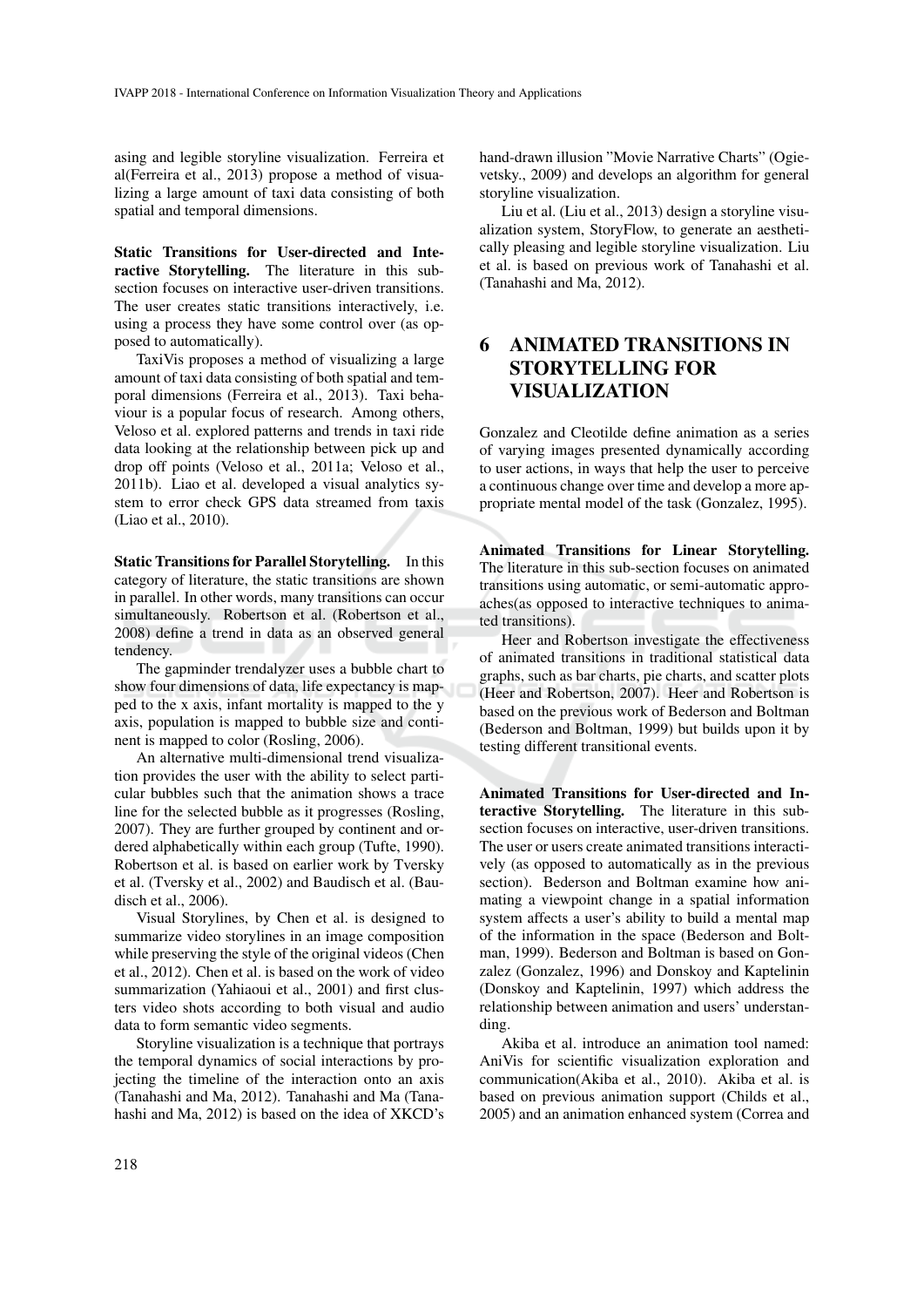Silver, 2005) and develops template-based visualization tools for animation.

# 7 MEMORABILITY FOR STORYTELLING AND VISUALIZATION

Memory refers to the faculty by which things are remembered; the capacity for retaining, perpetuating, or reviving the thought of things past according to the Oxford English Dictionary (Dictionary, d). Memorability is an important goal of storytelling. A good visualization technique engages the viewer's attention and increases a story's memorability (Bateman et al., 2010).

All papers in this section evaluate the effects of visualization on memorability. Bateman et al. (Bateman et al., 2010) explore the effects of embellishment on comprehension and memorability. Saket et al. (Saket et al., 2015) illustrate that map-based visualization can improve accuracy of recalled data comparing with node-link visualization.

Borkin et al. (Borkin et al., 2013) develop an online memorability study using over 2000 static visualizations that cover a large variety of visualizations and determine which visualization types and attributes are more memorable.

Memorability for Linear Visualization. The literature here shows and tests visual designs in linear order. Users are asked to compare the visual designs (e.g. standard bar charts) verses embellished bar charts. In other words, users are tested on their ability to recall one visual design at a time in linear fashion.

Bateman et al. examine whether embellishment is useful for comprehension and memorability of charts (Bateman et al., 2010). Fourteen embellished charts are selected from Nigel Holmes' book Designer's Guide to Creating Charts and Diagrams (Holmes, 1984), and converted to plain charts. Previous studies have suggested that minor decoration in charts may not hamper interpretation (Blasio and Bisantz, 2002), and work in psychology has shown that the use of imagery can affect memorability (Gambrell and Jawitz, 1993), but there is very little work that looks at how chart imagery can affect the way people view information charts.

Borkin et al. (Borkin et al., 2016) present the first study incorporating eye-tracking as well as cognitive experimental techniques to investigate which elements of visualizations facilitate subsequent recognition and recall. Borkin et al. is based on previous

work on perception and memorability of visualization (Bateman et al., 2010) and eye-tracking evaluation visualization (Blascheck et al., 2014).

Memorability for Parallel Visualization. In this subsection, users are presented with a large number of relation data in parallel (as opposes to one at a time). Users are tested on their ability to process relationship data in parallel (all relationships simultaneously). This is distinct from memorability for linear visualization where recall focuses on one visual design at a time in linear order.

Saket et al. (Saket et al., 2015) illustrate that different visualization designs can effect the recall accuracy of data being visualized. Saket et al. is based on previous work of visualization memorability (Bateman et al., 2010) and a recalling experiment (Isola et al., 2011).

# 8 INTERPRETATION FOR STORYTELLING AND VISUALIZATION

Interpretation refers to the action of explaining the meaning of something, according to the Oxford English Dictionary (Dictionary, e). Martin(Martin, 1997) refers to interpretation as a process to reach a deep cognition level which contains the fundamental values of a story. To find out the fundamental oppositions and transformations underlying the story, interpretation has to reduce all the oppositions found on the figurative and narrative levels to one or two basic umbrella oppositions.

Interpretation for User-directed Visualization. The literature here focuses on interactive, user-driven interpretation. In this class of literature, a user interprets visual design interactively. In other words, the observer chooses the order in which they view and interpret visual designs. This is as opposed to a prescribed or automated order of visual designs. Ma et al. (Ma et al., 2012) state that a story that is well paced exhibits deliberate control over the rate at which plot points occur. Ma et al. is based on previous scientific visualization work at NASA, based in the scientific research center and scientific museum and describe how visualization can be used to tell a good story, and tell it well. This is a topic that the scientific visualization research community paid little attention to at that time.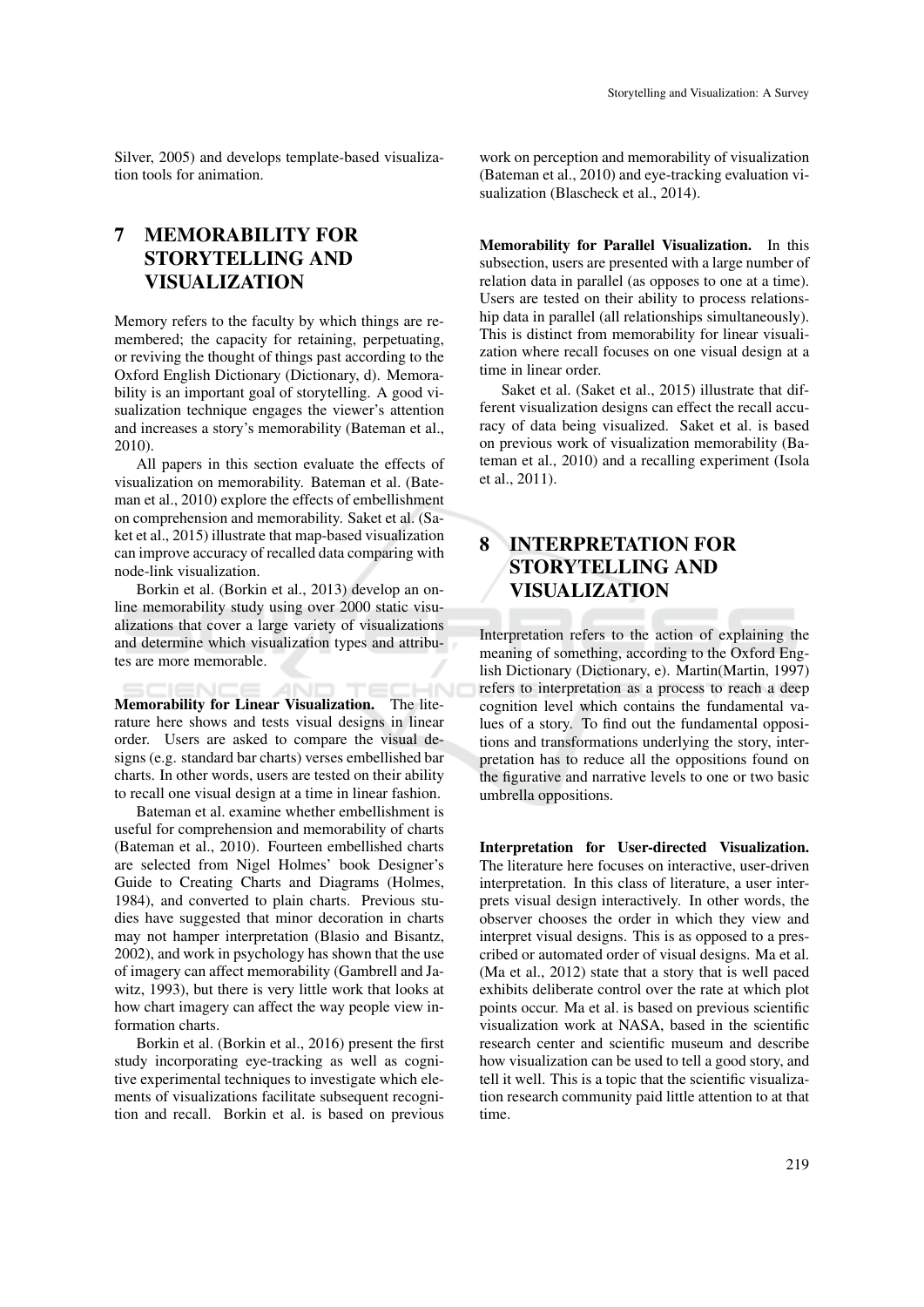Overviews of Interpretation for Visualization and Storytelling. The literature in this subsection provides overviews on the topic of interpretation for visualization and storytelling.

Kosara and Mackinlay define a story as an ordered sequence of steps with a clearly defined path through it (Kosara and Mackinlay, 2013). This paper presents a selection of previous work on storytelling in visualization and postulates storytelling as a fruitful area of future research (Kosara and Mackinlay, 2013). Kosara and Mackinlay is based on the previous history of storytelling, definition and model of Segel and Heer (Segel and Heer, 2010) and outlines a research program to develop storytelling as a visualization task of equal importance to exploration and analysis.

## 9 UNSOLVED PROBLEMS AND **CONCLUSION**

This survey provides a novel up-to-date overview of storytelling in visualization. The most important recent literature is included and discussed. Since storytelling in visualization is a recently new subject, we expect an increase in research in the coming years. Moreover we believe it will evolve into a popular topic in the field of visualization.

By reviewing Table 1, we can see storytelling visualization focuses on information visualization more than scientific visualization, which conveys that more challenges are left unsolved in this field. However, by refining a storytelling model for scientific visualization (Wohlfahrt and Hauser, 2007), the implementation of storytelling in scientific visualization could increase in the future. We can also see that storytelling in visualization concentrates more on exploration than on presentation. Like Kosara and Mackinlay (Kosara and Mackinlay, 2013) state: "visualization techniques address the exploration and analysis of data more than presenting data".

In future work, there are many directions and unsolved problems. Storytelling will gain importance in data presentation and data exploration. Here is a summary of some unsolved problems in storytelling for visualization.

Measuring User Engagement:It is clear that objective measures of user-engagement is a relatively unexplored area of research. Can we derive a mature classification of user engagement activities? Is user engagement something we can clearly define?

Data Preparation and Enhancement: Virtually no one has addressed the challenge of data preparation and enhancement for storytelling. Moreover, is storytelling data best captured or derived from an existing data set or software system? Can a standard data file format be developed?

Narrative Visualization for Scientific and Geospatial Visualization: Why has there been such an imbalance of research narrative visualization for information visualization but virtually none for scientific and geo-spatial visualization?

Transitions for Scientific Visualization: The benefits of static transition versus dynamic transitions in visualization still remains relatively immature.

Memorability for Visualization: What are the key elements for making a memorable visualization? This is still an immature research direction.

Animated Transitions for Geo-spatial Visualization: Animated transitions for geo-spatial visualization remains an open research direction. This is surprising given the popularity and importance of geospatial visualization.

Interpretation for Scientific Information, and Geo-spatial Visualization: Although we included two papers that arguably touch upon the topic of effective interpretation of stories, this topic remains largely unexplored.

The classification of literature, we present makes it clear that many future research directions remain open in storytelling and visualization.

#### REFERENCES

JBLIC A Akaishi, M., Satoh, K., Kato, Y., and Hori, K. (2007). Narrative Based Topic Visualization for Chronological Data. In *Information Visualization, 2007. IV'07. 11th International Conference*, pages 139–144. IEEE.

TIONS

- Akiba, H., Wang, C., and Ma, K.-L. (2010). Aniviz: A Template-based Animation Tool for Volume Visualization. *Computer Graphics and Applications, IEEE*, 30(5):61–71.
- Alavesa, P. and Zanni, D. (2013). Combining storytelling tradition and pervasive gaming. In *Games and Virtual Worlds for Serious Applications (VS-GAMES), 2013 5th International Conference on*, pages 1–4. IEEE.
- Amini, F., Henry Riche, N., Lee, B., Hurter, C., and Irani, P. (2015). Understanding Data Videos: Looking at Narrative Visualization through the Cinematography Lens. In *Proceedings of the 33rd Annual ACM Conference on Human Factors in Computing Systems*, pages 1459–1468. ACM.
- Amini, F., Riche, N. H., Lee, B., Monroy-Hernandez, A., and Irani, P. (2017). Authoring data-driven videos with dataclips. *IEEE Transactions on Visualization and Computer Graphics*, 23(1):501–510.
- Bach, B., Kerracher, N., Hall, K. W., Carpendale, S., Kennedy, J., and Riche, N. H. (2016). Telling Stories about Dynamic Networks with Graph Comics. In *Proceedings of the Conference on Human Factors in In-*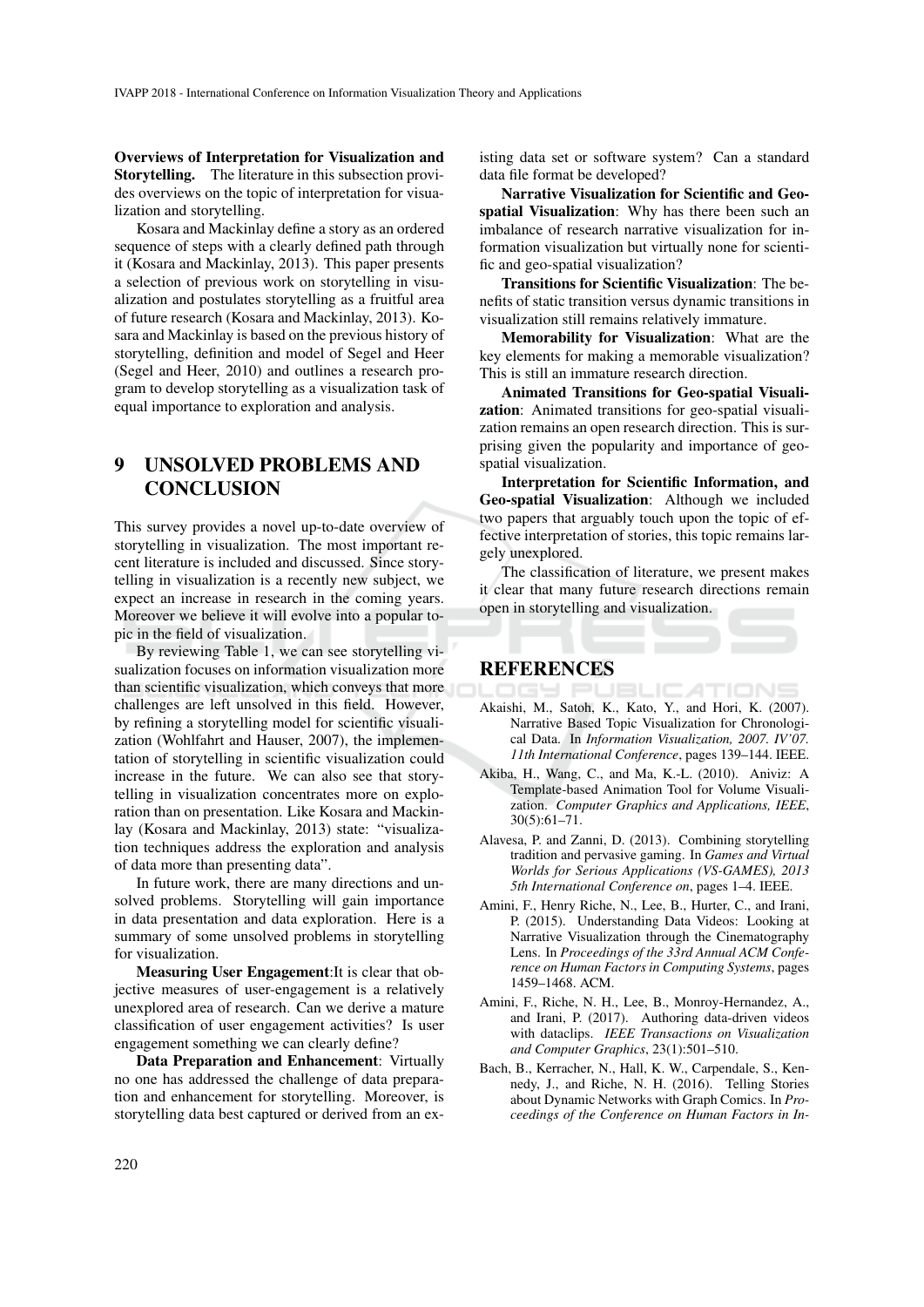*formation Systems (CHI)*. ACM, New York, United States.

- Bateman, S., Mandryk, R. L., Gutwin, C., Genest, A., McDine, D., and Brooks, C. (2010). Useful Junk?: The Effects of Visual Embellishment on Comprehension and Memorability of Charts. In *Proceedings of the SIGCHI Conference on Human Factors in Computing Systems*, pages 2573–2582. ACM.
- Baudisch, P., Tan, D., Collomb, M., Robbins, D., Hinckley, K., Agrawala, M., Zhao, S., and Ramos, G. (2006). Phosphor: Explaining Transitions in the User Interface Using Afterglow Effects. In *Proceedings of the 19th annual ACM symposium on User interface software and technology*, pages 169–178. ACM.
- Bederson, B. B. and Boltman, A. (1999). Does Animation Help Users Build Mental Maps of Spatial Information? In *Information Visualization, 1999.(Info Vis' 99) Proceedings. 1999 IEEE Symposium on*, pages 28–35. IEEE.
- Begel, A., Khoo, Y. P., and Zimmermann, T. (2010). Codebook: Discovering and Exploiting Relationships in Software Repositories. In *Software Engineering, 2010 ACM/IEEE 32nd International Conference on*, volume 1, pages 125–134. IEEE.
- Black, J. B. and Bower, G. H. (1979). Episodes as Chunks in Narrative Memory. *Journal of Verbal Learning and Verbal Behavior*, 18(3):309–318.
- Blascheck, T., Kurzhals, K., Raschke, M., Burch, M., Weiskopf, D., and Ertl, T. (2014). State-of-the-art of Visualization for Eye Tracking Data. In *Proceedings of EuroVis*, volume 2014.
- Blasio, A. J. and Bisantz, A. M. (2002). A Comparison of the Effects of Data ink Ratio on Performance with Dynamic Displays in A Monitoring Task. *International journal of industrial ergonomics*, 30(2):89–101.
- Bloom, B. S. (1974). *Taxonomy of educational objectives: The classification of educational goals. Handbook 1- 2*. Longmans: McKay.
- Borkin, M., Vo, A., Bylinskii, Z., Isola, P., Sunkavalli, S., Oliva, A., Pfister, H., et al. (2013). What Makes a Visualization Memorable? *Visualization and Computer Graphics, IEEE Transactions on*, 19(12):2306–2315.
- Borkin, M. A., Bylinskii, Z., Kim, N. W., Bainbridge, C. M., Yeh, C. S., Borkin, D., Pfister, H., and Oliva, A. (2016). Beyond Memorability: Visualization Recognition and Recall. *IEEE transactions on visualization and computer graphics*, 22(1):519–528.
- Boy, J., Detienne, F., and Fekete, J.-D. (2015). Can Initial Narrative VisualizationTechniques and Storytelling help Engage Online-Users with Exploratory Information Visualizations?
- Boyd, D., Lee, H.-Y., Ramage, D., and Donath, J. (2002). Developing Legible Visualizations for Online Social Spaces. In *System Sciences, 2002. HICSS. Proceedings of the 35th Annual Hawaii International Conference on*, pages 1060–1069. IEEE.
- Bryan, C., Ma, K.-L., and Woodring, J. (2017). Temporal summary images: An approach to narrative visualization via interactive annotation generation and place-

ment. *IEEE Transactions on Visualization and Computer Graphics*, 23(1):511–520.

- Chen, T., Lu, A., and Hu, S.-M. (2012). Visual storylines: Semantic visualization of movie sequence. *Computers & Graphics*, 36(4):241–249.
- Childs, H., Brugger, E., Bonnell, K., Meredith, J., Miller, M., Whitlock, B., and Max, N. (2005). A Contract Based System for Large Data Visualization. In *Visualization, 2005. VIS 05. IEEE*, pages 191–198. IEEE.
- Chu, W.-T., Yu, C.-H., and Wang, H.-H. (2015). Optimized Comics-Based Storytelling for Temporal Image Sequences. *Multimedia, IEEE Transactions on*, 17(2):201–215.
- Correa, C. and Silver, D. (2005). Dataset Traversal with Motion-controlled Transfer Functions. In *Visualization, 2005. VIS 05. IEEE*, pages 359–366. IEEE.
- Correa, C. D. and Ma, K.-L. (2010). Dynamic video narratives. *ACM Transactions on Graphics (TOG)*, 29(4):88.
- Cropper, A., Luna, R. E., and Mclean, E. L. (2015). Scientific Storytelling: From up in the clouds to down to earth A new approach to mentoring. In *Integrated STEM Education Conference (ISEC), 2015 IEEE*, pages 252–257. IEEE.
- Cruz, P. and Machado, P. (2011). Generative Storytelling for Information Visualization. *IEEE computer graphics and applications*, (2):80–85.
- Dictionary, O. E. http://www.oed.com/view/Entry/ 190981?rskey=Wrp9f3&result=1.
- Dictionary, O. E. http://www.oxforddictionaries. com/definition/english/authorship.
- Dictionary, O. E. http://www.oxforddictionaries. com/definition/english/transition.
- Dictionary, O. E. http://www.oxforddictionaries. com/definition/english/memory.
- Dictionary, O. E. http://www.oxforddictionaries. com/definition/english/interpretation.
- Donald, M. (1993). *Prcis* of Origins of the Modern Mind: Three Stages in the Evolution of Culture and Cognition. *Behavioral and Brain Sciences*, 16(04):737–748.
- Donath, J. S. (1995). Visual Who: Animating the affinities and activities of an electronic community. In *Proceedings of the third ACM international conference on Multimedia*, pages 99–107. ACM.
- Donskoy, M. and Kaptelinin, V. (1997). Window Navigation with and without Animation: A Comparison of Scroll Bars, Zoom, and Fisheye View. In *CHI'97 extended abstracts on Human factors in computing systems*, pages 279–280. ACM.
- Dubinko, M., Kumar, R., Magnani, J., Novak, J., Raghavan, P., and Tomkins, A. (2007). Visualizing Tags over Time. *ACM Transactions on the Web (TWEB)*, 1(2):7.
- Eccles, R., Kapler, T., Harper, R., and Wright, W. (2008). Stories in GeoTime. *Information Visualization*, 7(1):3–17.
- Ferreira, N., Poco, J., Vo, H. T., Freire, J., and Silva, C. T. (2013). Visual Exploration of Big Spatio-temporal Urban Data: A study of new york city taxi trips. *Visualization and Computer Graphics, IEEE Transactions on*, 19(12):2149–2158.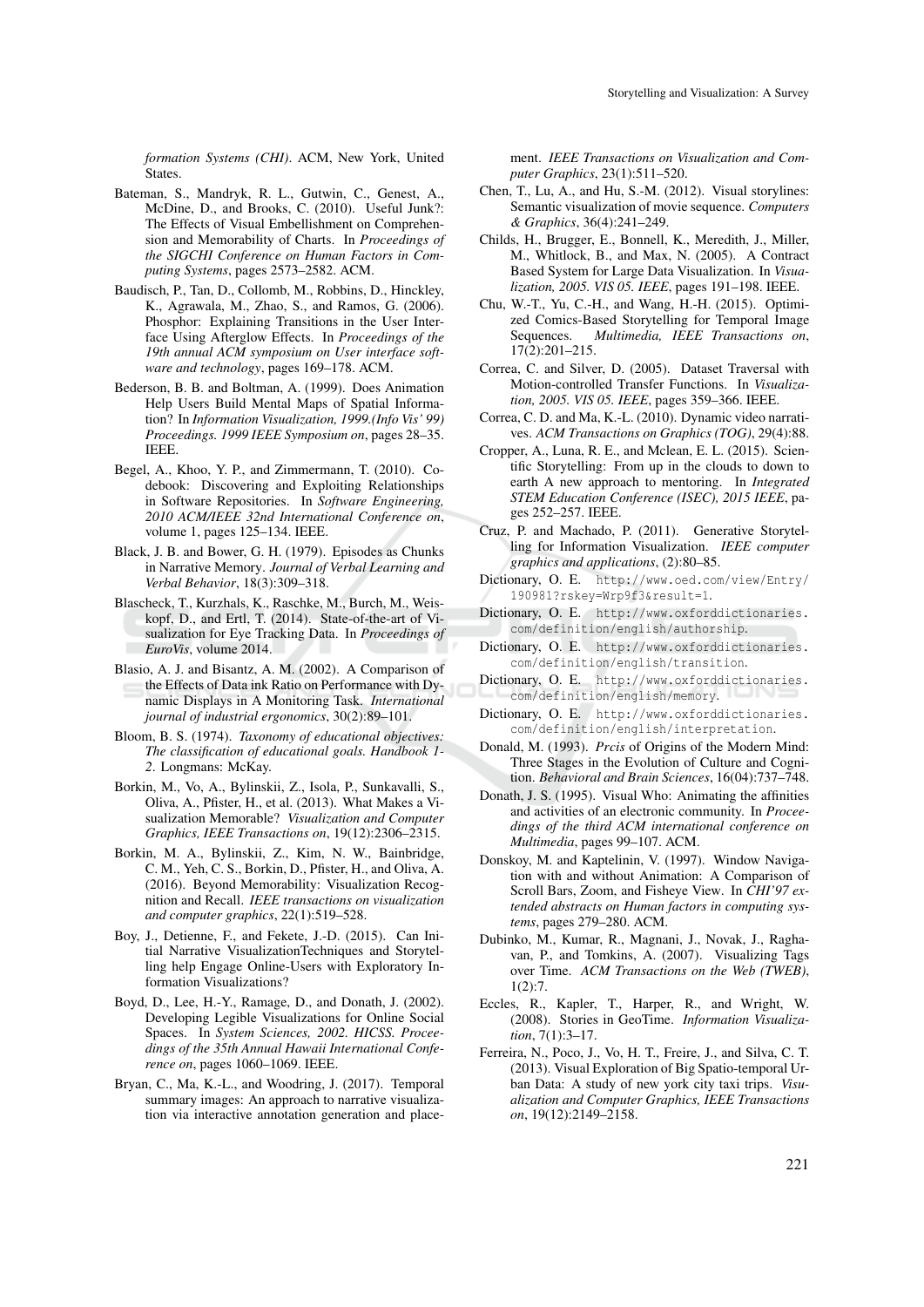- Figueiras, A. (2014a). How to Tell Stories Using Visualization. In *Information Visualisation (IV), 2014 18th International Conference on*, pages 18–18. IEEE.
- Figueiras, A. (2014b). Narrative Visualization: A Case Study of How to Incorporate Narrative Elements in Existing Visualizations. In *Information Visualisation (IV), 2014 18th International Conference on*, pages 46–52. IEEE.
- Fisher, D., Hoff, A., Robertson, G., and Hurst, M. (2008). Narratives: A Visualization to Track Narrative Events as They Develop. In *Visual Analytics Science and Technology, 2008. VAST'08. IEEE Symposium on*, pages 115–122. IEEE.
- Fulda, J., Brehmel, M., and Munzner, T. (2016). TimeLineCurator: Interactive Authoring of Visual Timelines from Unstructured Text. *IEEE transactions on visualization and computer graphics*, 22(1):300–309.
- Gambrell, L. B. and Jawitz, P. B. (1993). Mental Imagery, Text Illustrations, and Children's Story Comprehension and Recall. *Reading Research Quarterly*, pages 265–276.
- Gao, T., Hullman, J. R., Adar, E., Hecht, B., and Diakopoulos, N. (2014). Newsviews: an automated pipeline for creating custom geovisualizations for news. In *Proceedings of the 32nd annual ACM conference on Human Factors in Computing Systems*, pages 3005– 3014. ACM.
- Gershon, N. and Page, W. (2001). What Storytelling Can Do for Information Visualization. *Communications of the ACM*, 44(8):31–37.
- Goldberg, S. (2015). The Risks Of Storytelling. In *National Geographic Magazine*.
- Gonzalez, C. (1995). Animation in User Interface Design for Decision Making: a research framework and empirical analysis.
- Gonzalez, C. (1996). Does Animation in User Interfaces Improve Decision Making? In *Proceedings of the SIGCHI Conference on Human Factors in Computing Systems*, pages 27–34. ACM.
- Gooch, A., Gooch, B., Shirley, P., and Cohen, E. (1998). A Non-photorealistic Lighting Model for Automatic Technical Illustration. In *Proceedings of the 25th annual conference on Computer graphics and interactive techniques*, pages 447–452. ACM.
- Gotz, D. and Wen, Z. (2009). Behavior-driven Visualization Recommendation. In *Proceedings of the 14th international conference on Intelligent user interfaces*, pages 315–324. ACM.
- Gratzl, S., Lex, A., Gehlenborg, N., Cosgrove, N., and Streit, M. (2016). From visual exploration to storytelling and back again. In *Computer Graphics Forum*, volume 35, pages 491–500. Wiley Online Library.
- Haber, R. B. and McNabb, D. A. (1990). Visualization Idioms: A Conceptual Model for Scientific Visualization Systems. *Visualization in scientific computing*, 74:93.
- Hansen, C. D. and Johnson, C. R. (2011). *Visualization handbook*. Academic Press.
- Heer, J. and Robertson, G. G. (2007). Animated Transitions in Statistical Data Graphics. *Visualization and Com-*

*puter Graphics, IEEE Transactions on*, 13(6):1240– 1247.

- Heer, J., Viégas, F. B., and Wattenberg, M. (2007a). Voyagers and Voyeurs: Supporting Asynchronous Collaborative Information Visualization. In *Proceedings of the SIGCHI conference on Human factors in computing systems*, pages 1029–1038. ACM.
- Heer, J., Viégas, F. B., and Wattenberg, M. (2007b). Voyagers and Voyeurs: Supporting Asynchronous Collaborative Information Visualization. In *Proceedings of the SIGCHI conference on Human factors in computing systems*, pages 1029–1038. ACM.
- Herman, I., Melançon, G., and Marshall, M. S. (2000). Graph Visualization and Navigation in Information Visualization: A survey. *IEEE Transactions on visualization and computer graphics*, 6(1):24–43.
- Holmes, N. (1984). *Designer's Guide to Creating Charts and Diagrams*. Watson-Guptill.
- Hullman, J. and Diakopoulos, N. (2011). Visualization Rhetoric: Framing Effects in Narrative Visualization. *Visualization and Computer Graphics, IEEE Transactions on*, 17(12):2231–2240.
- Hullman, J., Diakopoulos, N., and Adar, E. (2013a). Contextifier: Automatic Generation of Annotated Stock Visualizations. In *Proceedings of the SIGCHI Conference on Human Factors in Computing Systems*, pages 2707–2716. ACM.
- Hullman, J., Drucker, S., Riche, N. H., Lee, B., Fisher, D., and Adar, E. (2013b). A Deeper Understanding of Sequence in Narrative Visualization. *Visualization and Computer Graphics, IEEE Transactions on*, 19(12):2406–2415.
- Isenberg, P., Heimerl, F., Koch, S., Isenberg, T., Xu, P., Stolper, C., Sedlmair, M., Chen, J., Möller, T., and Stasko, J. (2015). Visualization Publication Dataset. Dataset: http://vispubdata.org/ . Published Jun. 2015.
- Isola, P., Parikh, D., Torralba, A., and Oliva, A. (2011). Understanding the Intrinsic Memorability of Images. In *Advances in Neural Information Processing Systems*, pages 2429–2437.
- Kandogan, E. (2012). Just-in-time Annotation of clusters, Outliers, and Trends in Point-based Data Visualizations. In *Visual Analytics Science and Technology (VAST), 2012 IEEE Conference on*, pages 73–82. IEEE.
- Kosara, R. and Mackinlay, J. (2013). Storytelling: the Next Step for Visualization. *Computer*, (5):44–50.
- Kuhn, A. and Stocker, M. (2012). CodeTimeline: Storytelling with versioning data. In *Software Engineering (ICSE), 2012 34th International Conference on*, pages 1333–1336. IEEE.
- Lee, B., Kazi, R. H., and Smith, G. (2013). SketchStory: Telling More Engaging Stories with Data through Freeform Sketching. *Visualization and Computer Graphics, IEEE Transactions on*, 19(12):2416–2425.
- Lee, B., Riche, N. H., Isenberg, P., and Carpendale, S. (2015). More than telling a story: Transforming data into visually shared stories. *IEEE computer graphics and applications*, 35(5):84–90.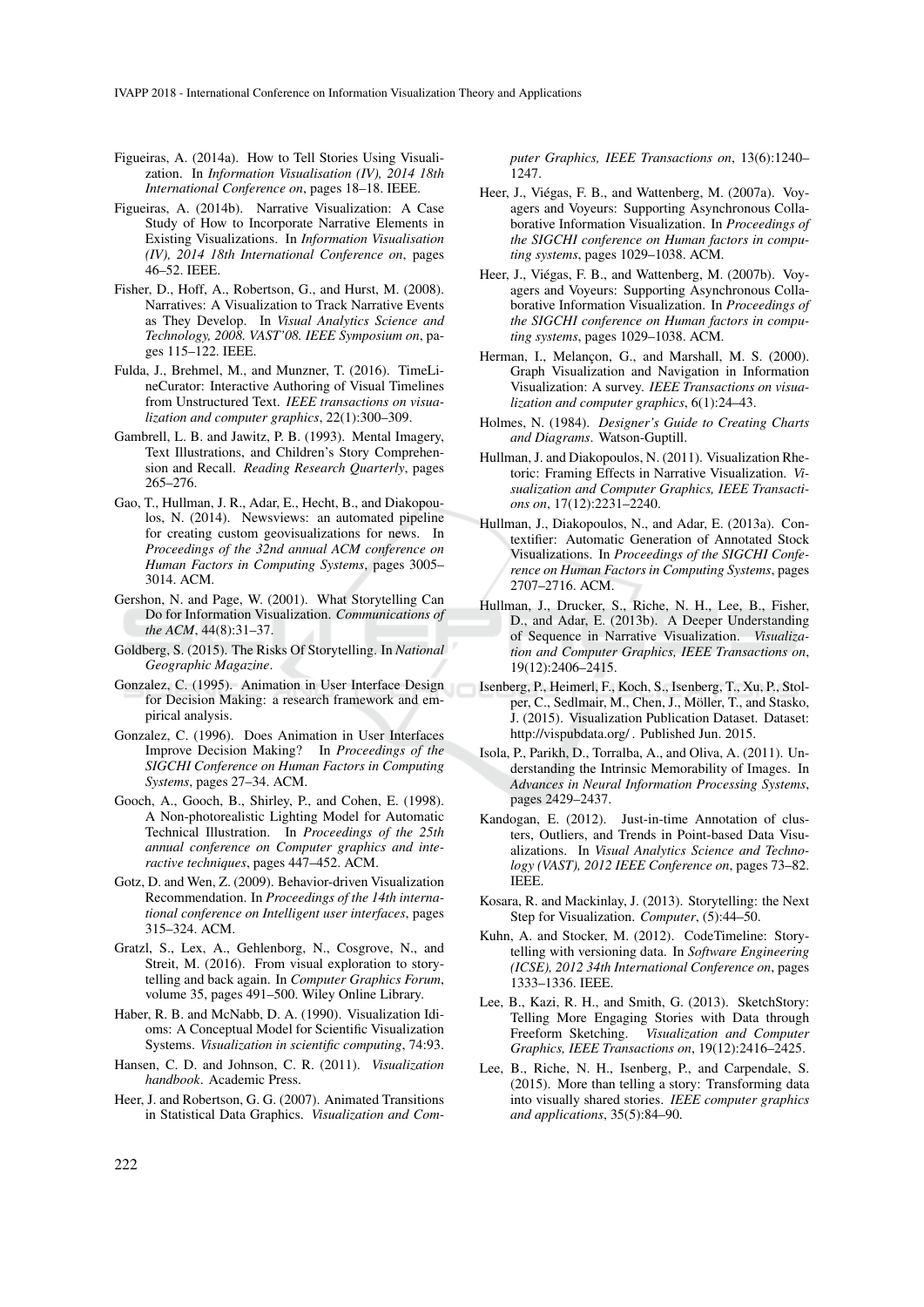- Li, G., Cao, X., Paolantonio, S., and Tian, F. (2012). SketchComm: A Tool to Support Rich and Flexible Asynchronous Communication of Early Design Ideas. In *Proceedings of the ACM 2012 conference on Computer Supported Cooperative Work*, pages 359–368. ACM.
- Liao, I., Hsu, W.-H., and Ma, K.-L. (2014). Storytelling via navigation: A novel approach to animation for scientific visualization. In *International Symposium on Smart Graphics*, pages 1–14. Springer.
- Liao, Z., Yu, Y., and Chen, B. (2010). Anomaly Detection in GPS Data Based on Visual Analytics. In *Visual Analytics Science and Technology (VAST), 2010 IEEE Symposium on*, pages 51–58. IEEE.
- Lidal, E. M., Hauser, H., and Viola, I. (2012). Geological Storytelling: Graphically Exploring and Communicating Geological Sketches. In *Proceedings of the International Symposium on Sketch-Based Interfaces and Modeling*, pages 11–20. Eurographics Association.
- Lidal, E. M., Natali, M., Patel, D., Hauser, H., and Viola, I. (2013). Geological Storytelling. *Computers & Graphics*, 37(5):445–459.
- Liu, S., Wu, Y., Wei, E., Liu, M., and Liu, Y. (2013). StoryFlow: Tracking the Evolution of Stories. *Visualization and Computer Graphics, IEEE Transactions on*, 19(12):2436–2445.
- Lu, A. and Shen, H.-W. (2008). Interactive storyboard for overall time-varying data visualization. In *Visualization Symposium, 2008. PacificVIS'08. IEEE Pacific*, pages 143–150. IEEE.
- Lundblad, P. and Jern, M. (2013). Geovisual Analytics and Storytelling Using HTML5. In *Information Visualisation (IV), 2013 17th International Conference*, pages 263–271. IEEE.
- Ma, K.-L., Liao, I., Frazier, J., Hauser, H., and Kostis, H.-N. (2012). Scientific Storytelling Using Visualization. *Computer Graphics and Applications, IEEE*, 32(1):12–19.
- Mahyar, N., Kim, S.-H., and Kwon, B. C. (2015). Towards a Taxonomy for Evaluating User Engagement in Information Visualization. In *Workshop on Personal Visualization: Exploring Everyday Life*, volume 3.
- Martin, B. (1997). *Semiotics and Storytelling: An Introduction to Semiotic Analysis*. Philomel Productions, Dublin.
- Mroz, L. and Hauser, H. (2001). RTVR: a Flexible Java Library for Interactive Volume Rendering. In *Proceedings of the conference on Visualization'01*, pages 279–286. IEEE Computer Society.
- Nguyen, P. H., Xu, K., Walker, R., and Wong, B. W. (2014). Schemaline: Timeline visualization for sensemaking. In *2014 18th International Conference on Information Visualisation*, pages 225–233. IEEE.
- Ogawa, M. and Ma, K.-L. (2009). Code swarm: A design study in organic software visualization. *Visualization and Computer Graphics, IEEE Transactions on*, 15(6):1097–1104.
- Ogawa, M. and Ma, K.-L. (2010). Software Evolution Storylines. In *Proceedings of the 5th international*

*symposium on Software visualization*, pages 35–42. ACM.

- Ogievetsky., V. (2009). *Plotweaver xkcd/657 creation tool*. https://graphics.stanford.edu/wikis/ cs448b-09-fall/FP-OgievetskyVadim.
- Pirolli, P. and Card, S. (2005). The sensemaking process and leverage points for analyst technology as identified through cognitive task analysis. In *Proceedings of international conference on intelligence analysis*, volume 5, pages 2–4.
- Plowman, L., Luckin, R., Laurillard, D., Stratfold, M., and Taylor, J. (1999). Designing Multimedia for Learning: Narrative Guidance and Narrative Construction. In *Proceedings of the SIGCHI conference on Human Factors in Computing Systems*, pages 310–317. ACM.
- Reference, D. http://dictionary.reference.com/ browse/story.
- Reference, D. http://www.thefreedictionary.com/ authorship.
- Robertson, G., Fernandez, R., Fisher, D., Lee, B., and Stasko, J. (2008). Effectiveness of Animation in Trend Visualization. *Visualization and Computer Graphics, IEEE Transactions on*, 14(6):1325–1332.
- Rodgers, J. (2011). Defining and Experiencing Authorship (s) in the Composition Classroom: Findings from a Qualitative Study of Undergraduate Writing Students at the City University of New York. *Journal of Basic Writing (CUNY)*, 30(1):130–155.
- Rosling, H. (2006). TED 2006. http://www.gapminder.org/video/talks/ted-2006– debunking-myth-about-the-third-world.html.
- Rosling, H. (2007). TED 2007. http://www.gapminder.org/video/talks/ted-2007– the-seemingly-impossible-is-possible.html.
- Saket, B., Scheidegger, C., Kobourov, S. G., and Börner, K. (2015). Map-based Visualizations Increase Recall Accuracy of Data. In *Computer Graphics Forum*, volume 34, pages 441–450. Wiley Online Library.
- Santiago, A. D., Sampaio, P. N., and Fernandes, L. R. (2014). MOGRE-Storytelling: Interactive Creation of 3D Stories. In *Virtual and Augmented Reality (SVR), 2014 XVI Symposium on*, pages 190–199. IEEE.
- Satyanarayan, A. and Heer, J. (2014). Authoring narrative visualizations with ellipsis. In *Computer Graphics Forum*, volume 33, pages 361–370. Wiley Online Library.
- Schell, J. (2008). *The Art of Game Design: A Book of Lenses*. Morgan Kaufmann Publishers Inc., San Francisco, CA, USA.
- Segel, E. and Heer, J. (2010). Narrative Visualization: Telling Stories with Data. *Visualization and Computer Graphics, IEEE Transactions on*, 16(6):1139–1148.
- Singer, A. (2014). Data Visualization: Your Secret Weapon in Storytelling and Persuasion. https://www.clickz.com/clickz/column/2378704/datavisualization/your-secret-weapon-in-storytelling-andpersuasion.
- Swan, R. and Jensen, D. (2000). TimeMines: Constructing Timelines with Statistical Models of Word Usage. In *KDD-2000 Workshop on Text Mining*, pages 73–80.